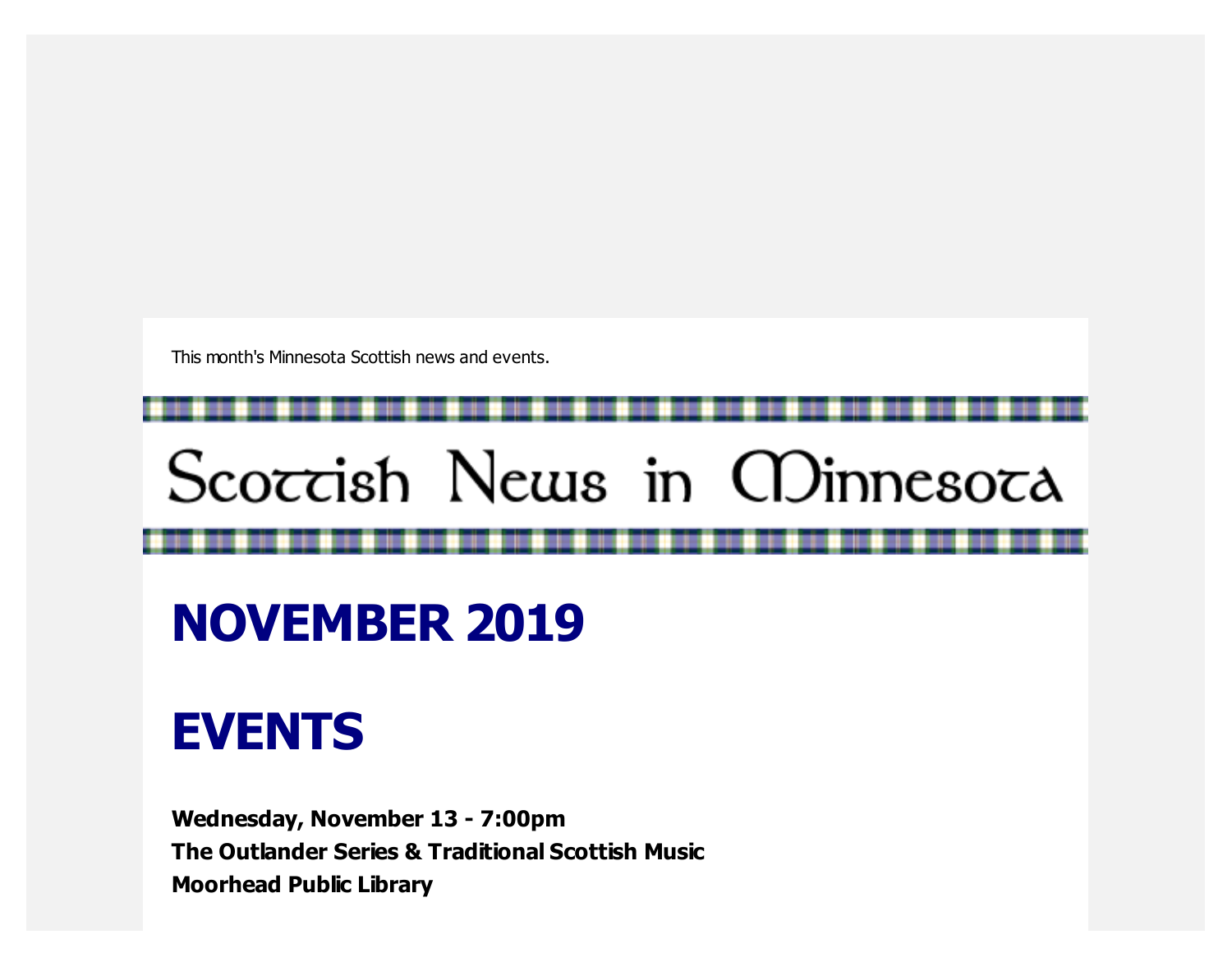#### **118 5th Street South Moorhead, MN 56560**

Laura MacKenzie presents her program of traditional Scottish music and song as referenced in the Outlander novels and also featured in the soundtrack of the popular TV series. Hear some of your favorites, learn about tradition, and join in on a smash hit wool waulking song! Free and open to all.

**Thursday, November 21 - 7:00pm The Outlander Series & Traditional Scottish Music Le Seuer Public Library 1418 Ferry Street Le Seuer, MN 56058**

Laura MacKenzie presents her program of traditional Scottish music and song as referenced in the Outlander novels and also featured in the soundtrack of the popular TV series. Hear some of your favorites, learn about tradition, and join in on a smash hit wool waulking song! Free and open to all.

**Friday, November 22 - 7:00pm to 10:00pm Scottish Ceilidh with the Gunn Slingers Celtic Junction 836 Prior Avenue St. Paul, MN**

Join us for a monthly Scottish Ceilidh. Lots of fun and we teach the dancing.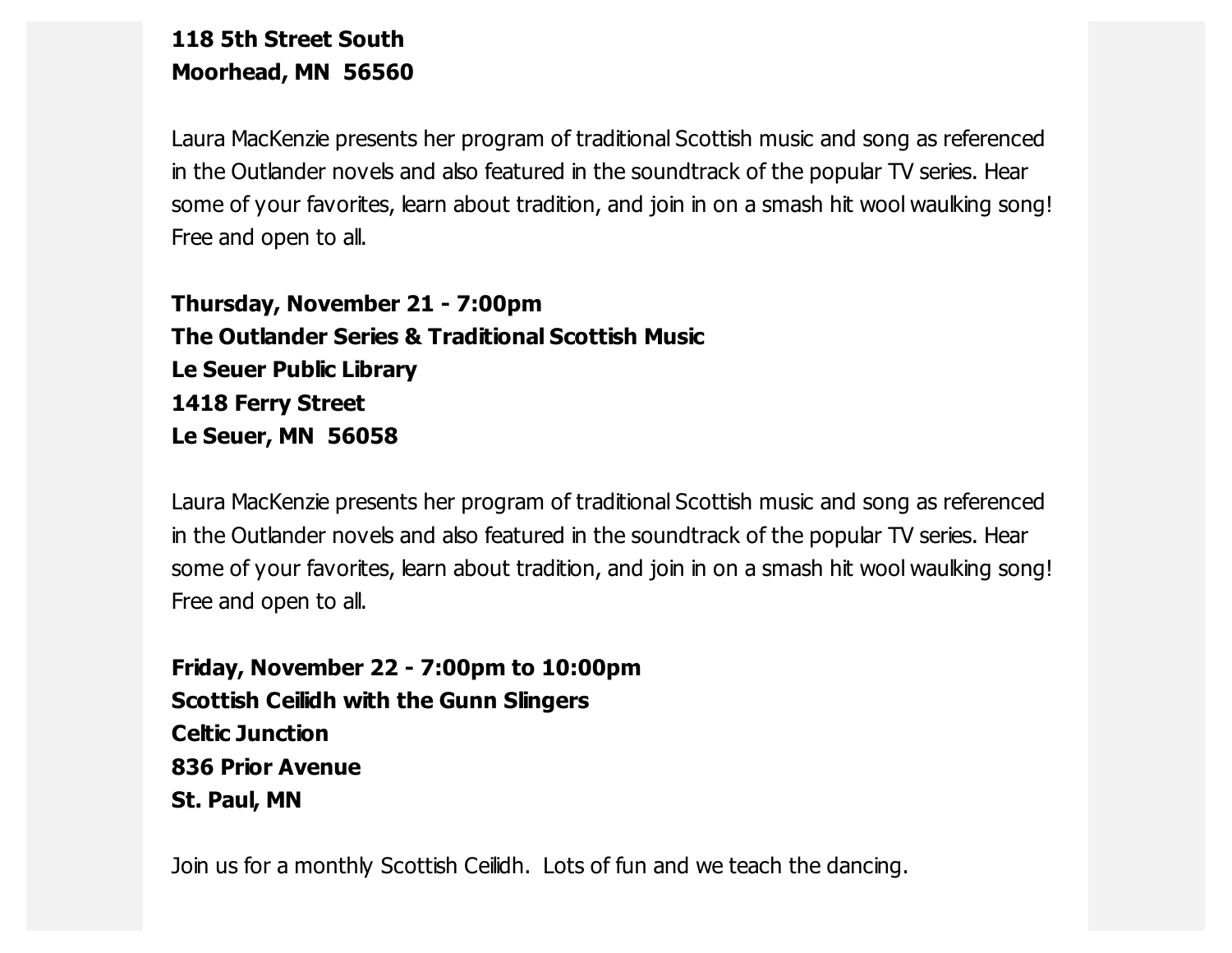**Friday, November 29 - 7:30pm Simple Gifts with Billy McLaughlin Waconia Performing Arts Center 1650 Community Drive Waconia, MN**

"Minnesota's Modern Old World Sound". (Laura MacKenzie is a long-time member of this ensemble) SimpleGifts annual Holiday concert tour, ChristmasTide 2019. Shows at lovely theaters around the region. Tickets and information available at: [www.simplegiftsmusic.net](https://scottishamericancentermn.us10.list-manage.com/track/click?u=2fe4099001736ac4b948473e4&id=30aab6ba90&e=6b0ba04b53)

#### **Mark your calendars for upcoming events**

**Saturday, December 7 - 2:00pm RSCDS Twin Cities 23rd Annual Failte Ball Howe School 3733 43rd Avenue South Minneapolis, MN**

"Fàilte" means welcome in Gaelic, and all Scottish dancers, beginners and experienced, are most welcome!

The Fàilte Ball is intended to be a gentle introduction to the ball scene for newer Scottish country dancers, and a fun event for all. Enjoy a light refreshment, live music by Thistledown band, and dancing. Doors open at 1:30pm and dancing begins at 2:00pm at Howe School in south Minneapolis. Dances are being taught on Monday nights at Tapestry Folkdance Center. Details and registration at [http://www.rscds-twincities.org/failte.html](https://scottishamericancentermn.us10.list-manage.com/track/click?u=2fe4099001736ac4b948473e4&id=6d3a6b670d&e=6b0ba04b53)